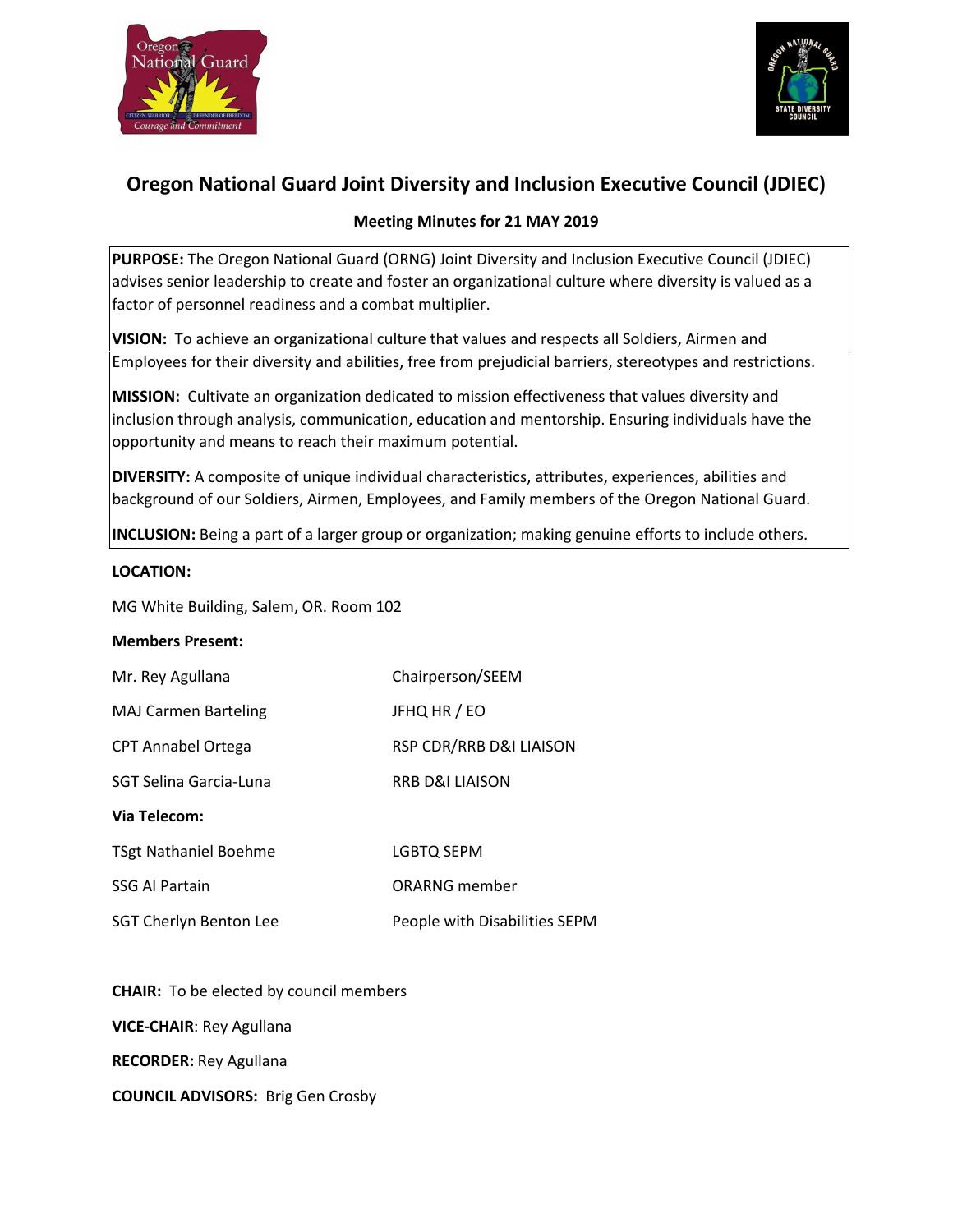## **NEXT MEETING DATES (2019):**

Proposed dates: Tuesday, 6 AUG 2019; Tuesday, 10 SEP 2019

## **TOPICS:**

## **SEEM, Army and Air EO roles:**

- Spoke about the Equal Employment Opportunity (EEO) vs. military Equal Opportunity (EO) role, the discrimination reporting process, and the positions associated with each program.
- Discussed military EO roles and the level they serve Equal Opportunity Advisors, Equal Opportunity Leaders, and Military EO. Discussed the SEEM, EEO Counselors, and special emphasis program manager (SEPM) role.
- Spoke about how to get qualified in each role for each of the programs; rank requirements, distance learning, and the courses needed to become qualified in each role.

#### **Phone Bridge:**

- The call-in-line worked well; I dialed into the conference call, and three others called in and participated in the meeting. The system does not prompt the host of the meeting when someone joins the meeting. The person joining the meeting needs to say they are on the line. For future reference, ask a few times and at different times if anyone joined the meeting using the phone bridge.
- We re-introduced ourselves, and had the people on the phone bridge introduce themselves. We continued with our meeting with no issues.

#### **Hispanic Heritage Month:**

- September is Hispanic Heritage Month, one of DEOMI's official cultural observances and awareness events, and 16 SEP is Independence Day for Mexico.
- CPT Ortega is forming a committee to put on an event with entertainment, food sampling, and community participation. Community partnership and networking allows the ORNG a liaison to groups in the community, which may aid in ORNG's recruiting efforts, and create a mutual respect for the ORNG and the communities they serve in.

#### **JDIEC Charter dated 1 MAY 2017:**

- Discussed the NGB JDEC Charter, roles and responsibilities, and that we use this document to draft ORNG's JDIEC charter.
- Went over the Oregon JDIEC Charter verbatim and discussed the purpose, vision, mission, diversity, inclusion, and goals of the JDIEC.
- Discussed roles and responsibilities, and at a minimum, who should be attending the JDIEC meetings.

## **Defense Equal Opportunity Climate Survey (DEOCS):**

• MAJ Barteling stated that BG Prendergast wants to conduct 100% DEOCS for the Land Component per AR 600-20 and NGR 600-21. 82 BDE will conduct DEOCS NLT 30 SEP 2019, and 41 IBCT will conduct DEOCS NLT 30 JUN 2020 post deployment.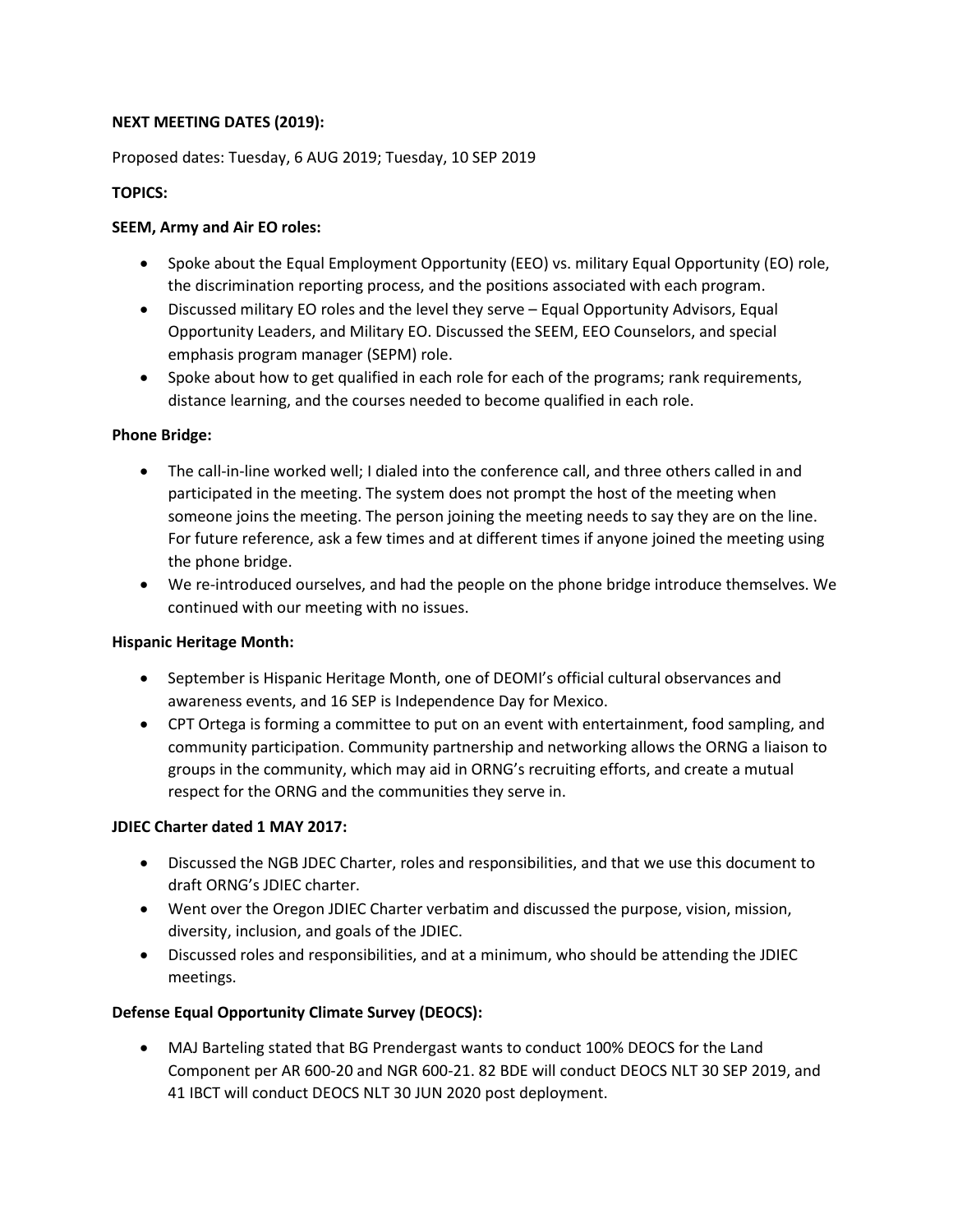- The DEOCS requirement is for new commanders after taking command; they have 120 days to complete it, and then annually thereafter.
- Two Equal Opportunity Leaders Courses are scheduled for FY 19: 3 to 8 JUN and 19-24 AUG; 32 Soldiers are enrolled thus far.

## **Transgender Ban:**

- President Trump implemented a ban on transgender service members in the military on Friday 12 APR 2019. Service members who came out as transgender prior to the ban are grandfathered, and service members that did not come out prior to the ban may be processed to be discharged. New recruits that indicate they are transgender, will not be allowed to enter military service.
- LGBTQ service members that need support specific to the transgender ban may contact TSgt Boehme via email at Nathaniel.boehme@state.or.us.

#### **The D&I Advocate – Diversity Newsletter:**

• Everyone liked the newsletter; recommend adding training dates and events in the newsletter.

## **Oregon Army National Guard (ORARNG) Recruiting (CPT Ortega):**

- Received funding to recruit Hispanic and female members; Hispanic recruits in the ORARNG as surpassed 400. She is assisting Air National Guard recruiters in their efforts to recruit Hispanic members.
- SGT Luna will be assisting CPT Ortega in the D&I liaison recruiting effort.
- FY 18 statistics indicate 28 Hispanic or minority recruits in the ORARNG; so far in FY 19, there is 20.
- The female trend is going up because of the stories current recruits are telling in their biographies; other potential recruits can relate and want to recruit in the ORARNG.
- Revamping the sisters in arms mentorship program.
- CPT Ortega is the new recruit sustainment program (RSP) commander. She had "Guard for the day" events in Eugene, Medford, Camp Rilea, Umatilla, and BIAK. The potential recruits rappelled, and went through the obstacle course. The next event is air soft, and land navigation.

#### **Around the room:**

- TSgt Boehme also mentioned that this year is the 50th anniversary of the Stonewall riots. In the early hours of June 28, 1969, New York City police raided the Stonewall Inn. This caused a series of violent confrontations between police and gay rights activists outside the Stonewall Inn, a gay bar in the Greenwich Village section of New York City.
- TSgt Boehme stated frustration in the lack of leadership involvement in the JDIEC. It was echoed by other attendees in the room.
- We also spoke about the lack of attendance to the JDIEC meeting, especially our leaders, and were thinking about incentives to have people attend. CPT Ortega stated that she will have mugs with the JDIEC logo and member's names engraved, which she will cover with her funds.
- The JDIEC wants to have and develop products/events that are of benefit to the organization so that members can see the value of the committee.